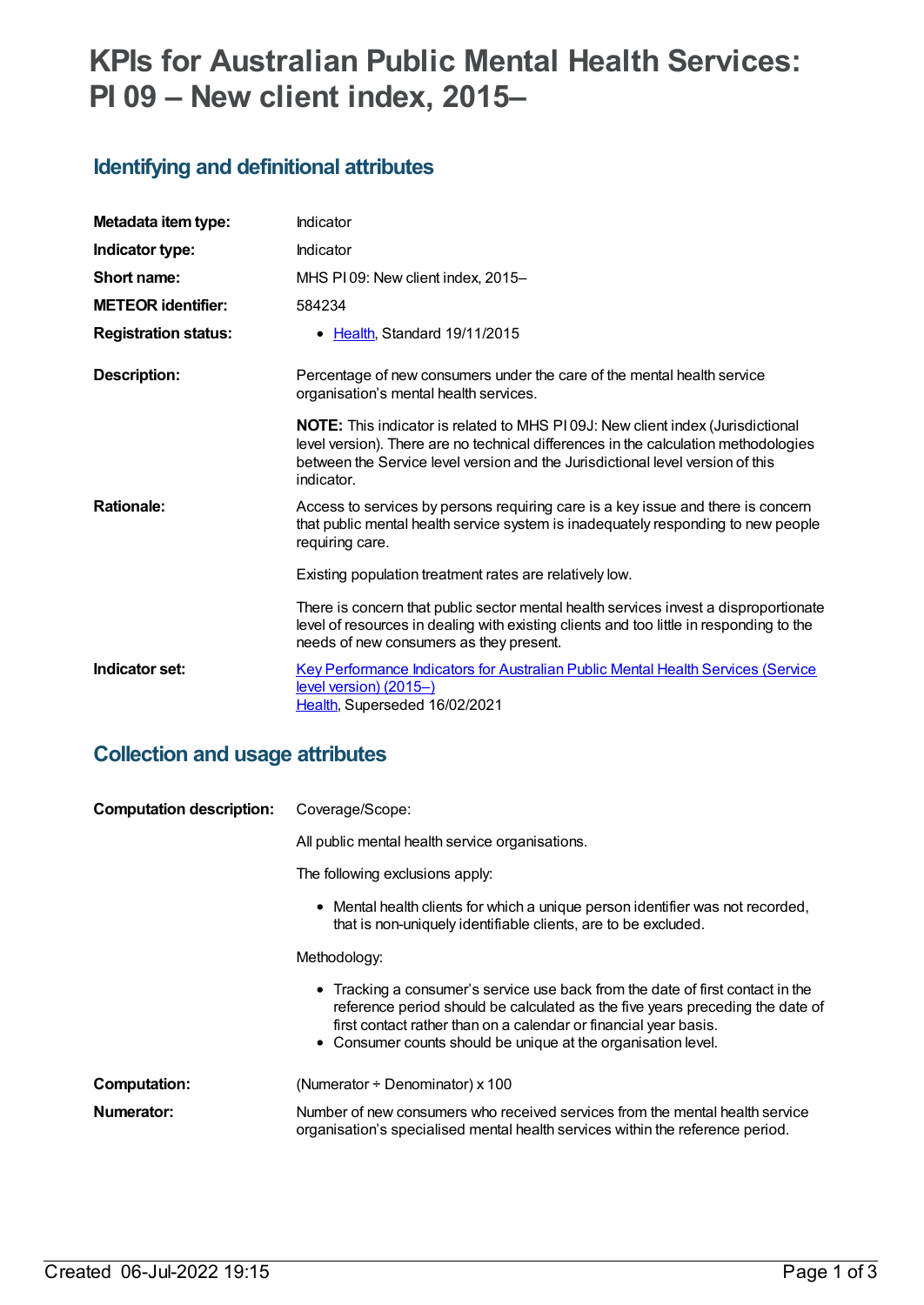| Numerator data elements: | Data Element / Data Set-                                                                                                                                                                                                   |
|--------------------------|----------------------------------------------------------------------------------------------------------------------------------------------------------------------------------------------------------------------------|
|                          |                                                                                                                                                                                                                            |
|                          | Guide for use                                                                                                                                                                                                              |
|                          | A new client is defined as a consumer who has not been seen in the five years<br>preceding the first contact with the mental health service organisation in the<br>reference period (inpatient, residential or community). |
| Denominator:             | Number of consumers who received services from the mental health service<br>organisation's specialised mental health services within the reference period.                                                                 |
| Disaggregation:          | Service variables: Setting, target population                                                                                                                                                                              |
|                          | Consumer attributes: Age, SEIFA, remoteness, Indigenous status                                                                                                                                                             |

### **Representational attributes**

| <b>Representation class:</b> | Percentage |
|------------------------------|------------|
| Data type:                   | Real       |
| Unit of measure:             | Person     |

#### **Indicator conceptual framework**

| <b>Framework and</b> | Accessible |
|----------------------|------------|
| dimensions:          |            |

#### **Accountability attributes**

| <b>Benchmark:</b>                                  | Levels at which indicator can be useful for benchmarking:                                                                                                                                                                                                                                                                                                                                                                                                                                                                                                                                                                                                                                                                                                                                                                                                                                                                                                                                                                                                                                                                                                                                                                      |
|----------------------------------------------------|--------------------------------------------------------------------------------------------------------------------------------------------------------------------------------------------------------------------------------------------------------------------------------------------------------------------------------------------------------------------------------------------------------------------------------------------------------------------------------------------------------------------------------------------------------------------------------------------------------------------------------------------------------------------------------------------------------------------------------------------------------------------------------------------------------------------------------------------------------------------------------------------------------------------------------------------------------------------------------------------------------------------------------------------------------------------------------------------------------------------------------------------------------------------------------------------------------------------------------|
|                                                    | • mental health service organisation<br>• regional group of services<br>• state/territory.                                                                                                                                                                                                                                                                                                                                                                                                                                                                                                                                                                                                                                                                                                                                                                                                                                                                                                                                                                                                                                                                                                                                     |
| Further data development /<br>collection required: | This indicator cannot be accurately constructed using mental health National<br>Minimum Data Sets because they do not include unique patient identifiers that<br>allow links across data sets and financial reporting years.                                                                                                                                                                                                                                                                                                                                                                                                                                                                                                                                                                                                                                                                                                                                                                                                                                                                                                                                                                                                   |
|                                                    | There is no proxy solution available. Construction of this indicator at a national level<br>requires separate indicator data to be provided individually by states and<br>territories.                                                                                                                                                                                                                                                                                                                                                                                                                                                                                                                                                                                                                                                                                                                                                                                                                                                                                                                                                                                                                                         |
|                                                    | Development of state-wide unique patient identifiers within all mental health<br>NMDSs is needed to improve this capacity.                                                                                                                                                                                                                                                                                                                                                                                                                                                                                                                                                                                                                                                                                                                                                                                                                                                                                                                                                                                                                                                                                                     |
| Other issues caveats:                              | • This indicator presents complexities at the analysis stage. For example, there<br>are several approaches to defining 'new client' that depend on how the<br>following issues are resolved:<br>• Level of the mental health system at which 'newness' is defined:<br>Consumers new to a particular organisation may be existing consumers<br>of other organisations. Counts of new consumers at the state/territory<br>level would certainly yield lower estimates than those derived from<br>organisation-level counts.<br>• Diagnosis criteria for defining 'newness': A consumer may present with<br>a new condition, although they have received previous treatment for a<br>different condition.<br>• To date, the approach has been to specify an initial measure for<br>implementation with a view to further refinement following detailed work to<br>address the complexities associated with the definition of a new consumer<br>and the possible implementation of unique state-wide patient identifiers<br>within all jurisdictions.<br>• This work does not take into account the activities of private mental health<br>services, primary mental health care or the specialist private mental health<br>sector. |